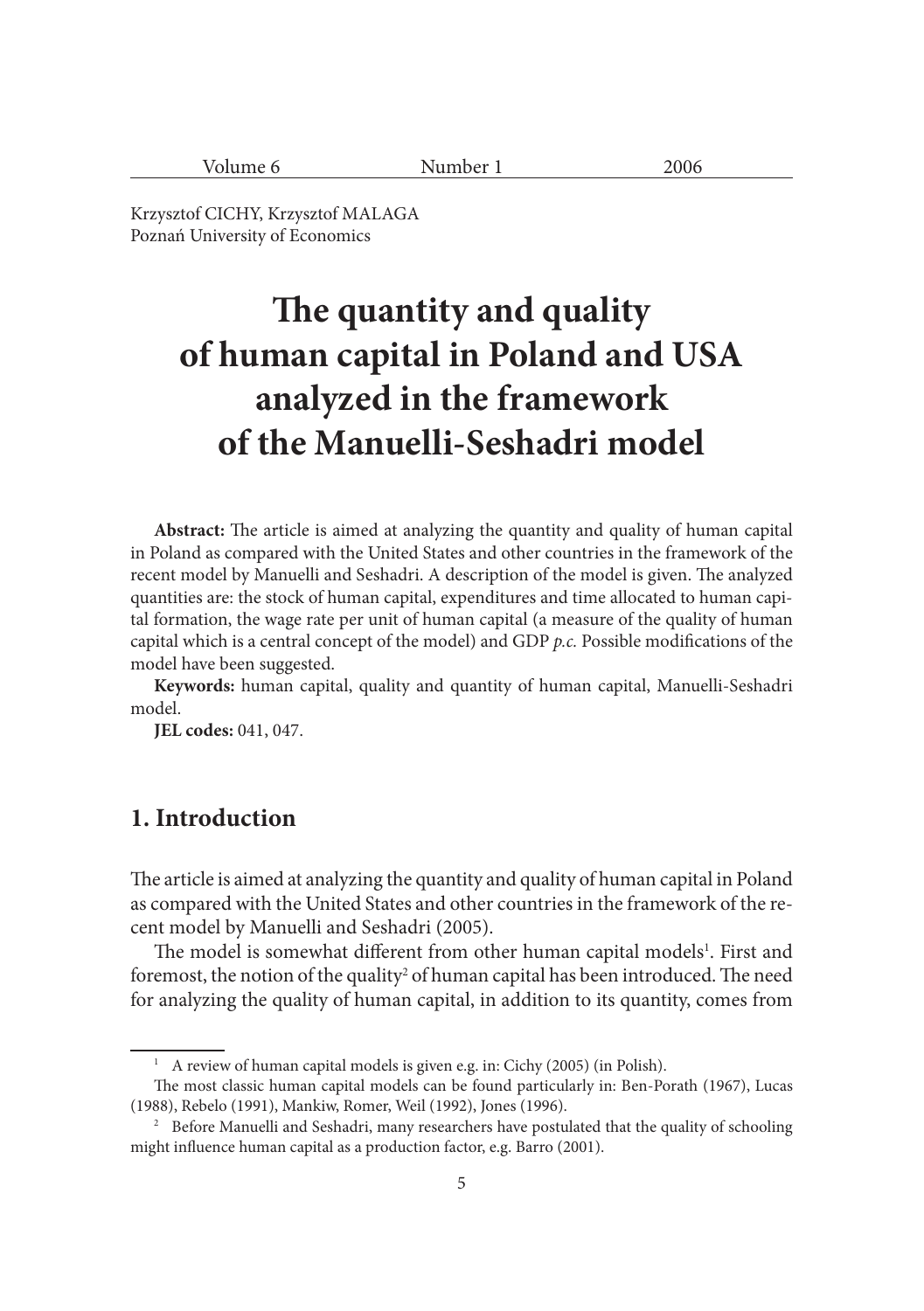the fact that e.g. 10 years of schooling in highly developed countries is in no way equivalent to 10 years of schooling in African or Latin American countries. The persons educated in the two types of countries have the same quantity of human capital, but the quality differs substantially, which results in very disparate efficiencies of these persons as factors of production. The models of human capital as an economic growth factor should take this distinction into consideration.

In the model under examination, the acquisition of human capital is modeled as part of the standard income maximization problem<sup>3</sup>, following the classic work of Ben-Porath (1967). The most important alteration with regard to the earlier models is the way human capital is measured. In the majority of models, discrepancies in the quality of human capital are not taken into account. Thus, human capital as an economic growth factor cannot account for cross-country differences in output *per capita*.

Manuelli and Seshadri have calibrated the model to match some empirical facts about the US economy *circa* 2000, which enables us to draw comparisons with this economy. Some parameters, e.g. physical capital depreciation rate or interest rate have been chosen arbitrarily, following standard values used in the literature.

In this paper we will apply the Manuelli-Seshadri model to estimate the human capital stock in Poland and compare it with the Authors' results for the United States and other countries. We will also attempt to indicate the possible modifications of the model so as to improve its value and quality.

# **2. Setup of the Manuelli-Seshadri model**

#### *2.1. Parameters*

| B                                  | - age when children of the representative individual are born,                            |
|------------------------------------|-------------------------------------------------------------------------------------------|
| R                                  | - retirement age of the representative individual,                                        |
| T                                  | - length of life of the representative individual,                                        |
| r                                  | - interest rate,                                                                          |
| $\delta_{\scriptscriptstyle k}$    | - physical capital depreciation rate,                                                     |
| $\delta_{\scriptscriptstyle\rm L}$ | - human capital depreciation rate,                                                        |
| $z, \theta$                        | - production function parameters <sup>4</sup> ,                                           |
|                                    | $z_{\mu}$ , $\gamma_{\nu}$ , $\gamma_{2}$ – human capital production function parameters, |
| $h_{\nu}$ $\nu$                    | - "early human capital" production function parameters.                                   |

<sup>&</sup>lt;sup>3</sup> In an earlier version of the model, human capital acquisition was modeled as part of the utility of consumption maximization problem for a representative household. The Authors abandoned this approach in favor of the income maximization formulation, efficiently equivalent to the former but much simpler.

<sup>&</sup>lt;sup>4</sup> The parameter  $z$  is called Total Factor Productivity (TFP).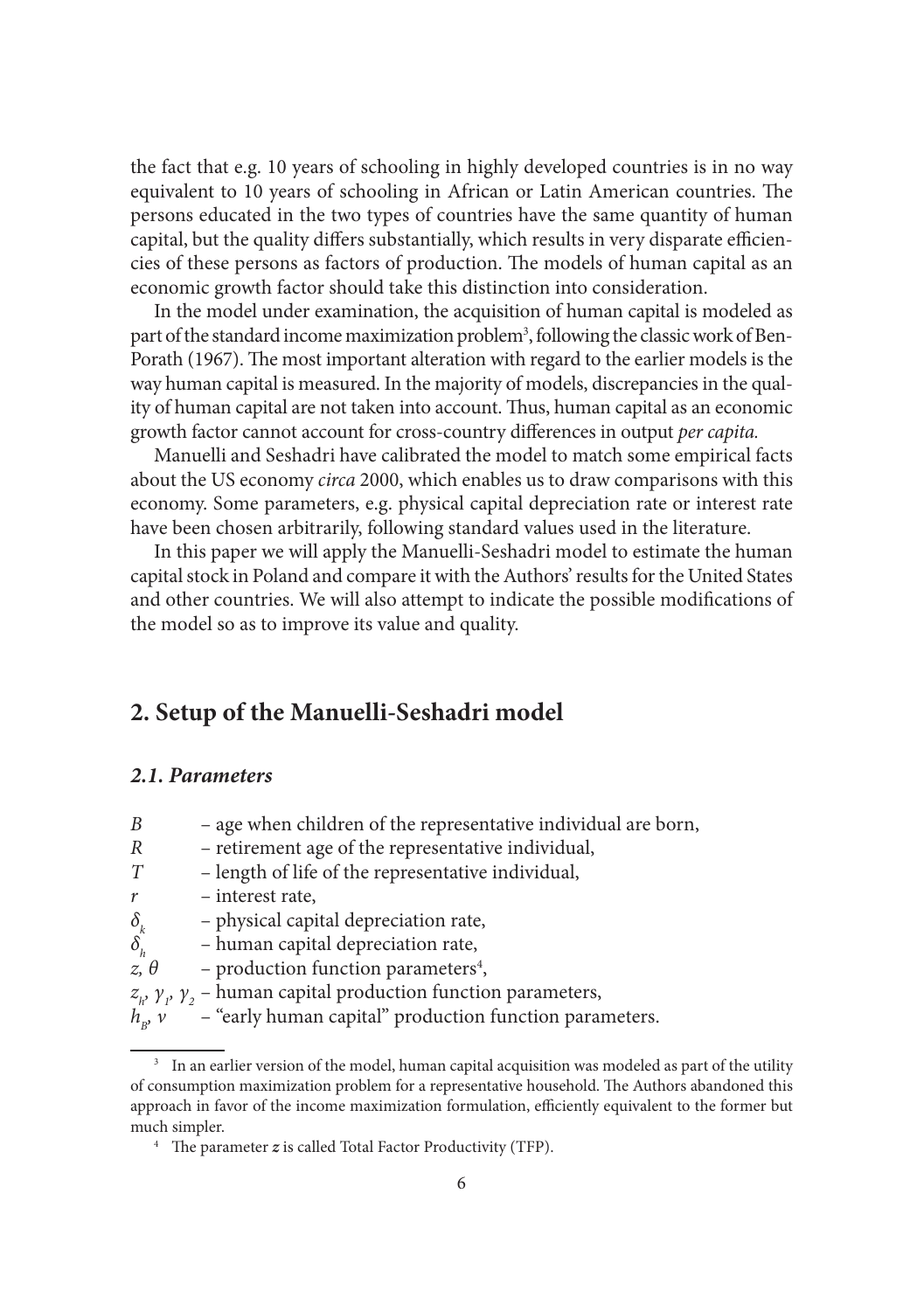## *2.2. Variables*

- *a* age of the representative individual under consideration,
- *h*(*a*) human capital stock of an individual at age *a*,
- *w* wage rate per unit of human capital,
- $x(a)$  expenditures on market goods allocated to the production of human capital of an individual at age *a*,
- $x_{E}$  – parents' investments in early childhood of their children (determining the stock of human capital at age 6  $h_{\scriptscriptstyle E}^{}$ ),
- *n*(*a*) time allocated to human capital formation at age *a*,
- *1-n*(*a*) time allocated to work at age *a*,
- *f* natural logarithm of the number of children that are born in the representative individual's household,
- *η* growth rate of population (= *f/B*),
- *s* years of schooling,
- $\bar{h}$  level of human capital *per capita* in equilibrium,
- *k* physical capital *p.c.*,
- $p_k$ – relative price of physical capital ( $p_k$  = 1 in USA),
- *κ* physical capital human capital ratio,
- *y* output (GDP) *p.c.*

#### *2.3. Income maximization problem*

$$
\max_{6} \int_{6}^{R} e^{-r(a-6)} \left( wh(a)(1-n(a)) - x(a) \right) da - x_{E}
$$
 (1)

subject to the human capital dynamics equation:

$$
\dot{h}(a) = z_h \left( n(a)h(a) \right)^{\gamma_1} x(a)^{\gamma_2} - \delta_h h(a), a \in [6, R), \tag{2}
$$

and the technology of early childhood human capital production:

$$
h(6) \equiv h_E = h_B x_E^{\nu} \,. \tag{3}
$$

The representative individual chooses the time and expenditures on market goods allocated to the formation of human capital, thus determining its optimal (discounted net income maximizing) level. According to Eq. (2), the change in the stock of human capital is positive whenever its production (the first expression on the right-hand side of  $(2)$ ) exceeds its depreciation (the second expression). The initial value of the stock of human capital (when the child begins its formal education at age 6) is determined by the amount of the parent's expenditures on medical care, nutrition, development of learning skills etc. between age 0 and 6.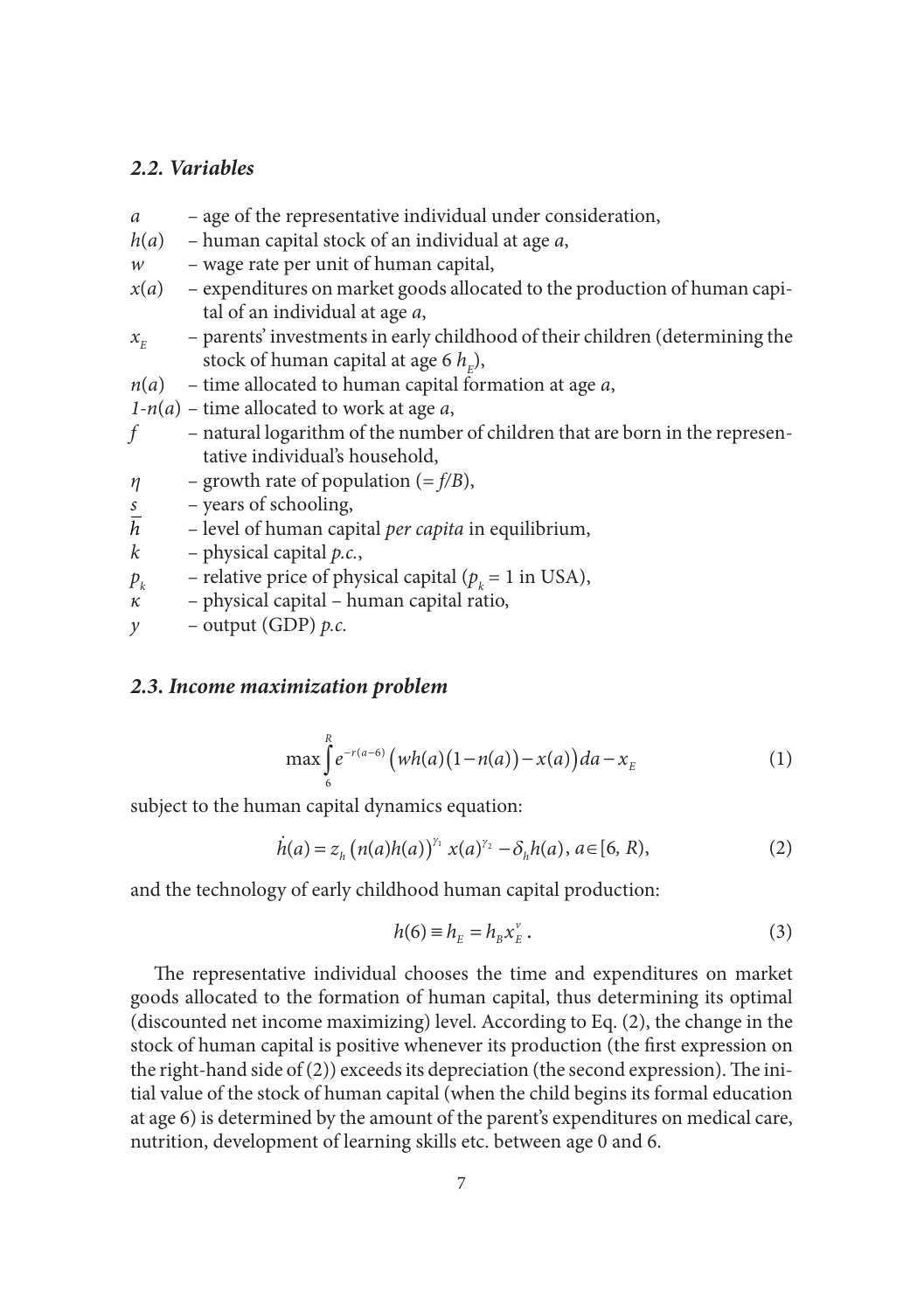# 2.4. The optimal path of human capital growth and conclusions from the *model for the US economy*

It can be shown that the optimal, income-maximizing path of human capital growth satisfies the following equations<sup>5</sup>:

– the initial level of human capital (age 6):

$$
h_E = \left( v^{\nu} h_B \left( \frac{\gamma_1^{\gamma_1 (1-\gamma_2)} \gamma_2^{\gamma_1 \gamma_2} z_h^{\gamma_1} w^{(1-\gamma_1)(1-\gamma_2)}}{(r+\delta_h)^{1-\gamma_2}} \right)^{\frac{\nu}{1-\gamma}} e^{-v(r+\delta_h(1-\gamma_1))s} m(6+s)^{\frac{\nu(1-\gamma_2)}{1-\gamma}} \right)^{\frac{1}{1-\nu(1-\gamma_1)}}, (4)
$$

– the stock of human capital during the schooling period – age *a*∈[6, 6*+s*):

$$
h(a) = h_E e^{-\delta_h(a-6)} \left\{ 1 + \left( h_E^{-(1-\gamma)} \left( \frac{w}{r+\delta_h} m(6) \right)^{\gamma_2} \gamma_2^{\gamma_2} z_h \right)^{\frac{1}{1-\gamma_2}} \right\}
$$

$$
\times \frac{(1-\gamma_1)(1-\gamma_2)}{\gamma_2 r + \delta_h (1-\gamma_1)} \left( e^{\frac{\gamma_2 r + \delta_h (1-\gamma_1)}{1-\gamma_2} (a-6)} - 1 \right)^{\frac{1}{1-\gamma_1}}; \tag{5}
$$

– the stock of human capital during the post-schooling period – age *a*∈[6*+s*, *R*]:

$$
h(a) = \left(\frac{\gamma_2^{\gamma_2} \gamma_1^{\gamma_1} z_h w^{\gamma_2}}{(r + \delta_h)^\gamma}\right)^{\frac{1}{1 - \gamma}} \{e^{-\delta_h (a - s - 6)} \frac{\gamma_1}{r + \delta_h} m(6 + s)^{1 - \gamma} + \\ + \frac{e^{-\delta_h (a - R)}}{\delta_h} e^{\delta_h (a - s)}} dx \left(1 - x^{\frac{r + \delta_h}{\delta_h}}\right)^{\frac{\gamma}{1 - \gamma}}; \tag{6}
$$

where:

$$
m(a) = 1 - e^{-(r + \delta_h)(R - a)}.
$$
 (7)

The evolution of the stock of human capital for a hypothetical representative individual in the USA is shown in the Figure 1:

During the schooling period (between the age of 6 and 6+*s*; the average number of years of schooling  $s = 12,08$ ) the stock of human capital increases rapidly. After

<sup>&</sup>lt;sup>5</sup> The proof can be found in the original paper by Manuelli and Seshadri.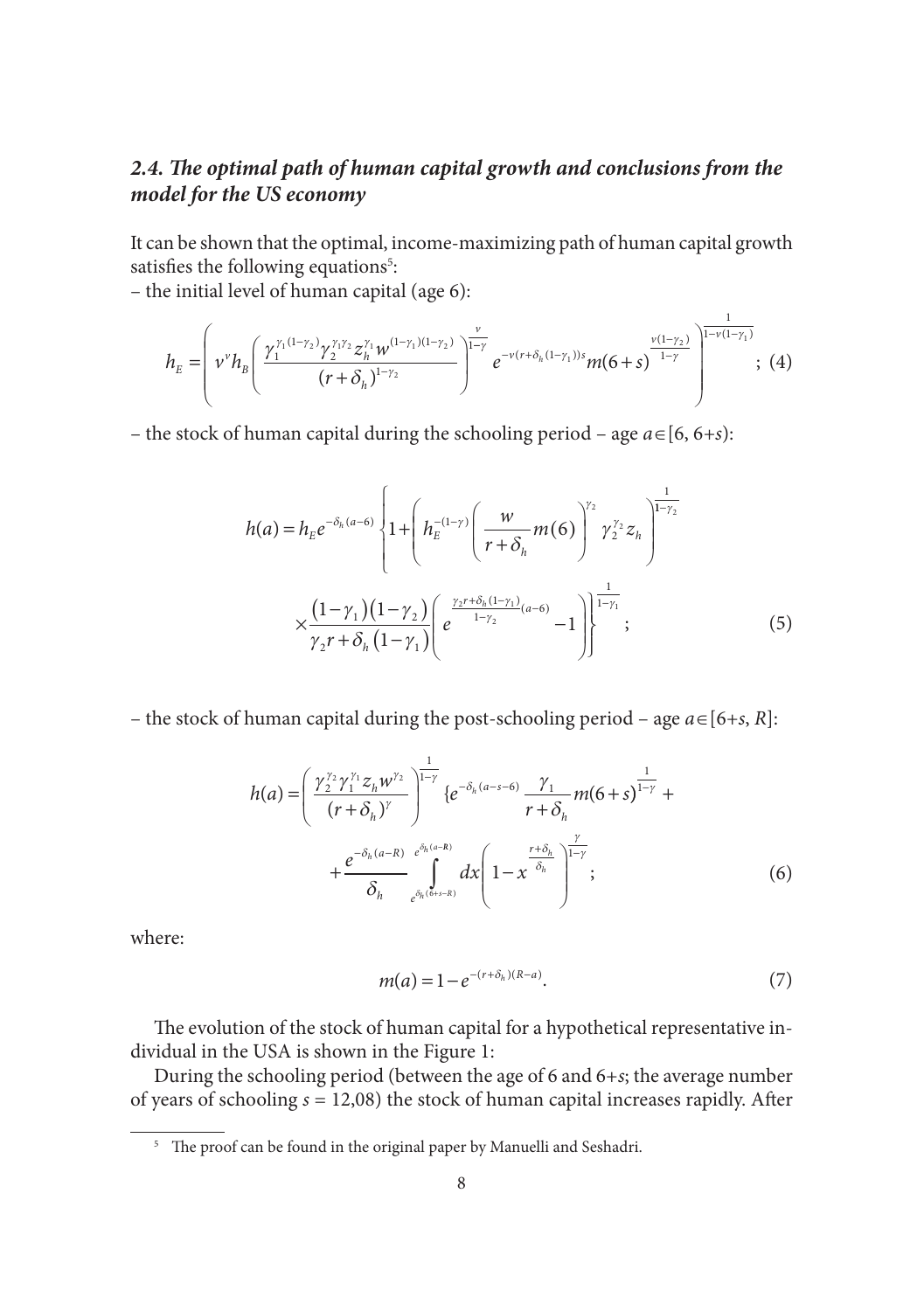

Figure 1. The optimal path of human capital growth for a representative individual in **USA, aged 6 to 64** Source: Own calculations

this period the growth rate of human capital stock is gradually declining to zero around the middle of the period between age 6+*s* and *R*, when the depreciation of human capital starts to overcome its production. From this moment on, the level of human capital decreases until retirement (age *R*). The path of human capital stock in other countries (i.e. when the values of the model parameters and variables is different) is qualitatively similar.

The time allocated to human capital accumulation satisfies the following equations:

– during the schooling period – *a*∈[6, 6*+s*):

$$
n(a) = 1,\tag{8}
$$

– during the post-schooling period – *a*∈[6*+s*, *R*]:

$$
n(a) = \frac{m(a)^{\frac{1}{1-\gamma}}}{e^{-\delta_h(a-s-6)}m(6+s)^{\frac{1}{1-\gamma}} + \frac{(r+\delta_h)e^{-\delta_h(a-R)}e^{\delta_h(a-R)}}{\gamma_1\delta_h}e^{\delta_h(b+s-R)}}dx\left(1-x^{\frac{r+\delta_h}{\delta_h}}\right)^{\frac{\gamma}{1-\gamma}}.
$$
(9)

The evolution of the fraction of time allocated to human capital formation  $(n(a))$ for a hypothetical representative individual in USA is shown in the Figure 2:

During the formal education period the representative individual allocates all of their time to human capital accumulation. After the completion of this period, the individual devotes successively less time to human capital formation, the time going down to zero at the moment when the period of time left to retirement is so short that the production of human capital is no longer worthwhile (the foregone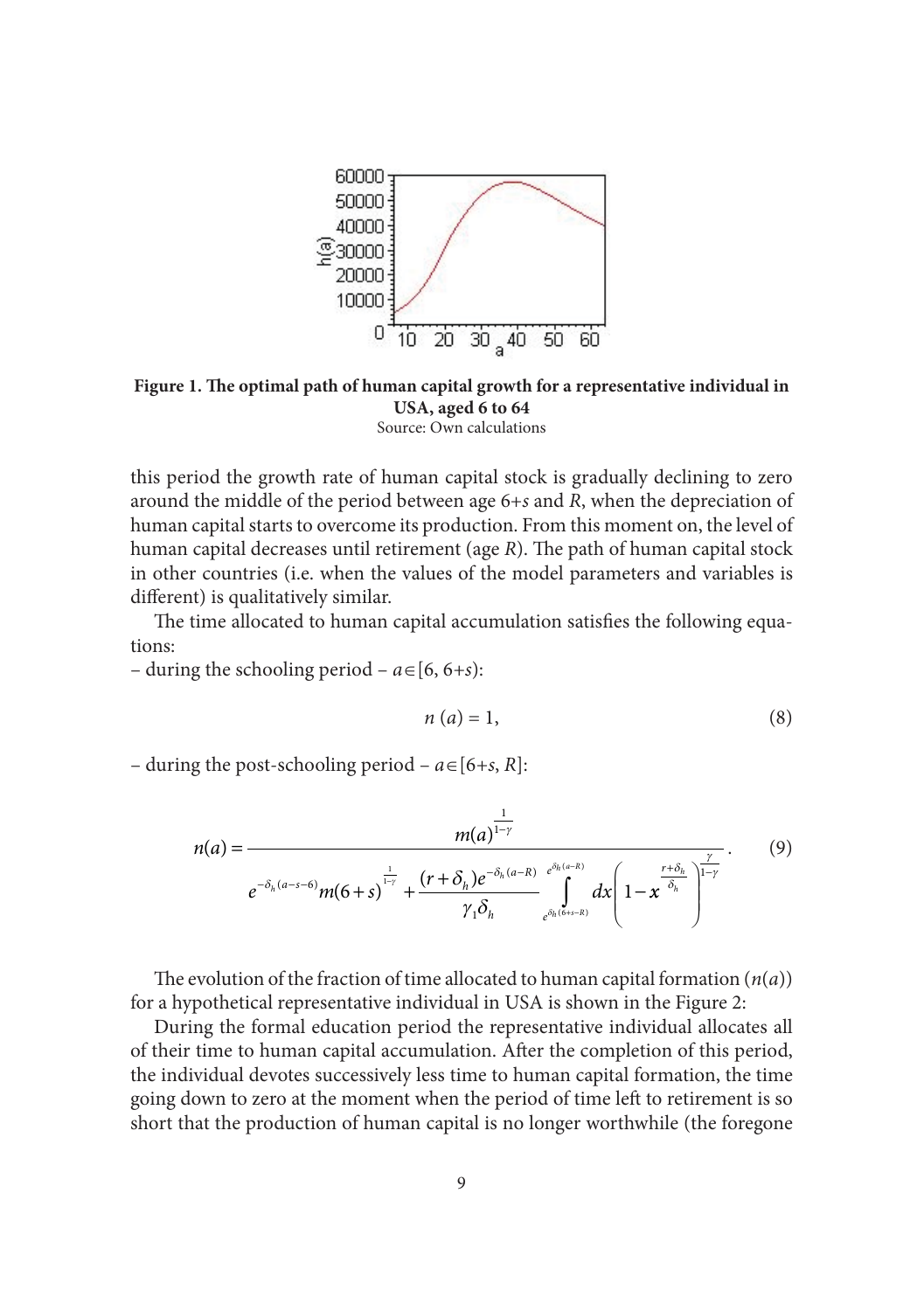

Figure 2. The optimal path of the fraction of time allocated to human capital **formation for a representative individual in USA, aged 6 to 64** Source: Own calculations

earnings are higher than the potential earnings increase in the future due to bigger stock of human capital).

The last set of equations gives the amount of expenditures on market goods allocated to the production of human capital):

– during the schooling period – *a*∈[6, 6*+s*):

$$
x(a) = \frac{\gamma_2 w}{r + \delta_h} \left( \frac{\gamma_2^{\gamma_2} \gamma_1^{\gamma_1} z_h w^{\gamma_2}}{(r + \delta_h)^\gamma} \right)^{\frac{1}{1 - \gamma}} e^{\frac{r + \delta_h (1 - \gamma_1)}{1 - \gamma_2} (a - s - 6)} m(6 + s)^{\frac{1}{1 - \gamma}}; \tag{10}
$$

– after the schooling period –  $a \in [6+s, R]$ :

$$
x(a) = \frac{\gamma_2 w}{r + \delta_h} \left( \frac{\gamma_2^{\gamma_2} \gamma_1^{\gamma_1} z_h w^{\gamma_2}}{(r + \delta_h)^{\gamma}} \right)^{\frac{1}{1 - \gamma}} m(a)^{\frac{1}{1 - \gamma}}.
$$
 (11)

The following chart shows the expenditures of a representative individual in the USA:



Figure 3. The amount of expenditures on market goods allocated to the production of **human capital for a representative individual in USA, aged 6 to 64** Source: Own calculations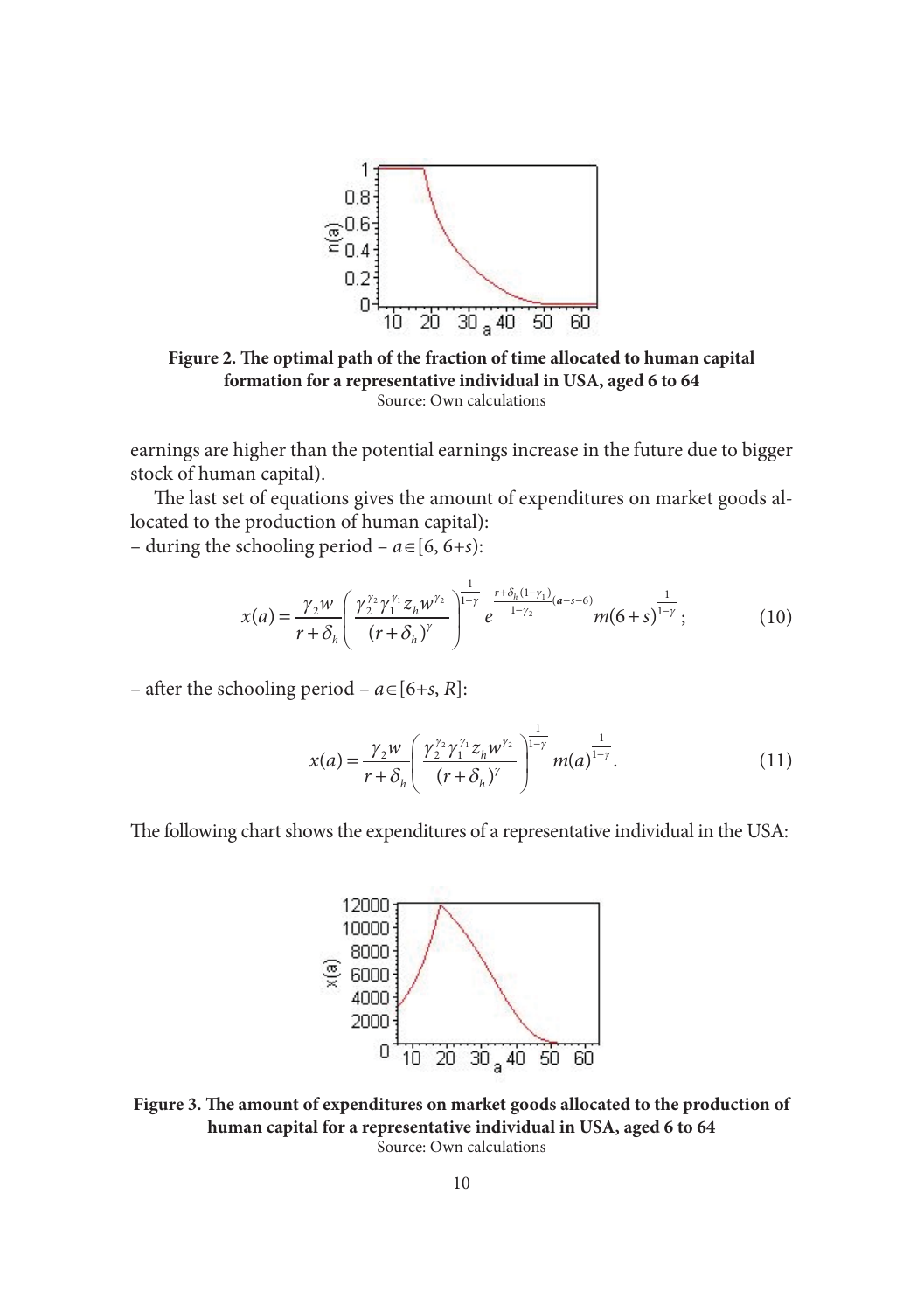During the schooling period the amount of expenditures rises, reaching the maximum at age 6+*s*. After this period the human capital formation expenses diminish and reach zero when the production of human capital is no longer taken up.

#### *2.5. Demographics*

It is assumed in the model that each individual has  $e^{\prime}$  children<sup>6</sup>, born at age *B*. The age distribution of the economy under consideration is given by the following equation:

$$
N(a,t) = \phi(a)e^{\eta t},\tag{12}
$$

where:

$$
\phi(a) = \eta \frac{e^{-\eta a}}{1 - e^{-\eta T}}.
$$
\n(13)

The number of persons between age *a* and  $a+\delta a$  at time *t* equals  $\int N(a,t)da'$  from *a* to *a+δa*.

Having determined the age structure of the population, we can find the average stock of human capital per person and thus calculate the *per capita* output of the economy.

## *2.6. Average stock of human capital per capita*

The average stock of human capital per person is given by:

$$
\overline{h} = \frac{\int_{6+s}^{R} h(a)(1 - n(a))\phi(a)da}{\int_{6+s}^{R} \phi(a)da}.
$$
\n(14)

It is determined by the path of human capital growth, the fraction of time allocated by the representative individual to work and their expenditures on market goods allocated to human capital formation.

### *2.7. Equilibrium*

We consider the steady state given by the following set of equations (15)-(17).

 $^6$  If every person has  $e^f$  children, then the growth rate of population equals  $f/B$ .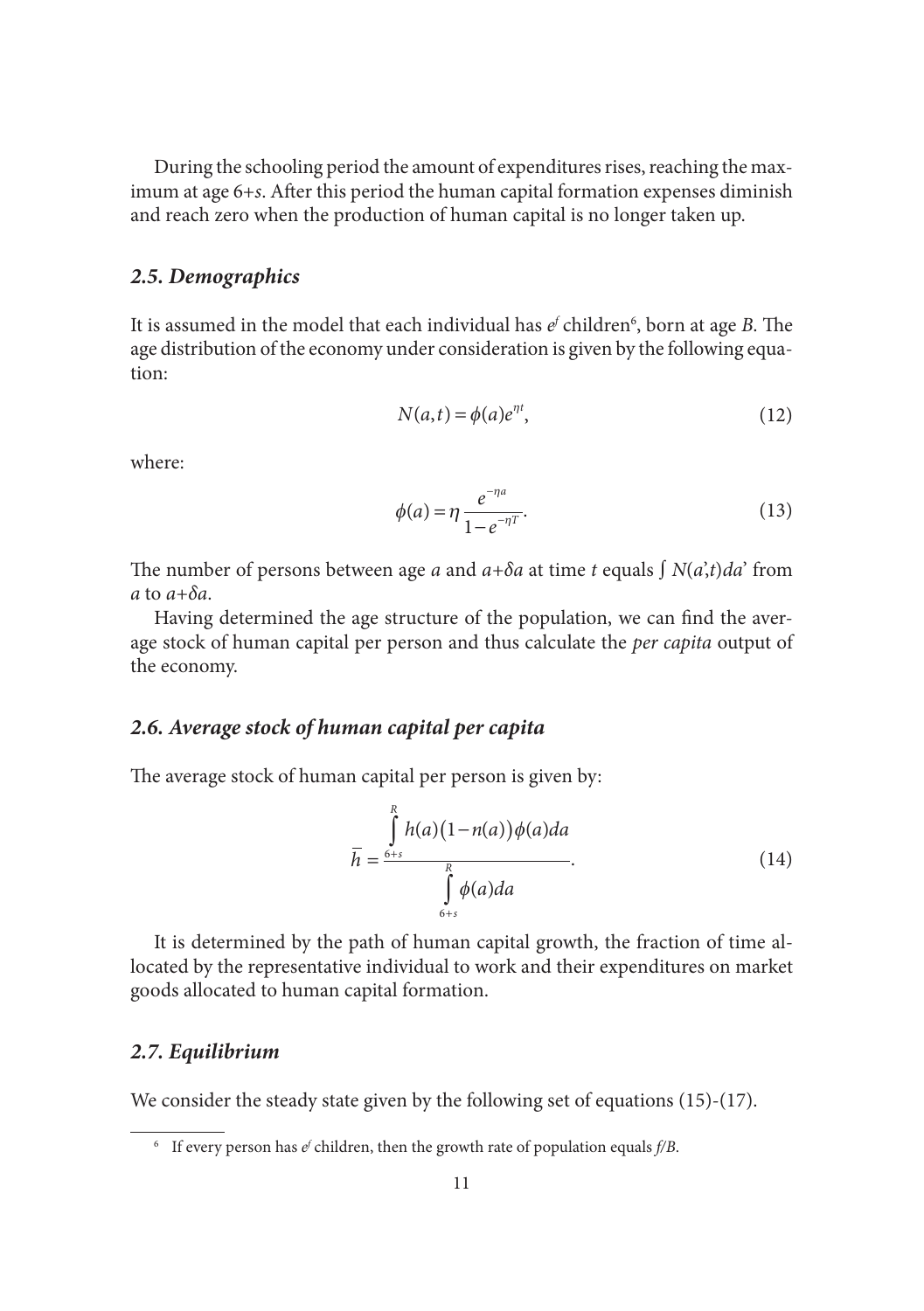$$
p_k(r+\delta_k) = F_k(\kappa,1),\tag{15}
$$

where:  $F(\kappa,1)$  – the production function ( $\kappa$  is the physical capital – human capital ratio),  $F_k$  – the derivative of the production function with respect to physical capital *p.c.*, and:

$$
w = F_h(\kappa, 1),\tag{16}
$$

where:  $F_h$  – the derivative of the production function with respect to human capital *p.c.*

Equations (15), (16) lead to the following expression for output per worker:

$$
y = F(\kappa, 1)h. \tag{17}
$$

We assume equilibria on the physical capital market (marginal cost of physical capital equals its marginal productivity  $-$  Eq. (15)) and the labor market (marginal cost of human capital (the wage rate per unit of human capital) equals its marginal productivity – Eq. (16)). Such an approach seems reasonable for established market economies but there are a few doubts whether it is acceptable for countries like Poland, which are shortly after or during the transition period, or for poor countries whose economies differ substantially from the economies of highly developed countries. The results obtained from the model should be interpreted with these restrictions kept in mind.

## **3. Calibration of the parameters of the model**

The model has been calibrated so that its steady state implications are consistent with some empirical observations for the US economy around 2000.

The production function is assumed to be of Cobb-Douglas form:

$$
F(k,h) = zk^{\theta}h^{1-\theta}.
$$
 (18)

Physical capital depreciation rate is set at  $\delta_k$  = 6%. The *z* parameter of the production function, the relative price of physical capital  $p_k$  (which jointly determine the wage rate of human capital *w*) and the early childhood human capital production function parameter  $h_{\scriptscriptstyle B}$  are chosen arbitrarily at such a level that the  $z_{\scriptscriptstyle h}$  parameter of the human capital production function gives model implications matching empirical data. The calibrated value of  $z<sub>h</sub>$  is equal in all countries – in this way the model presumes that the ability to learn is the same in all countries.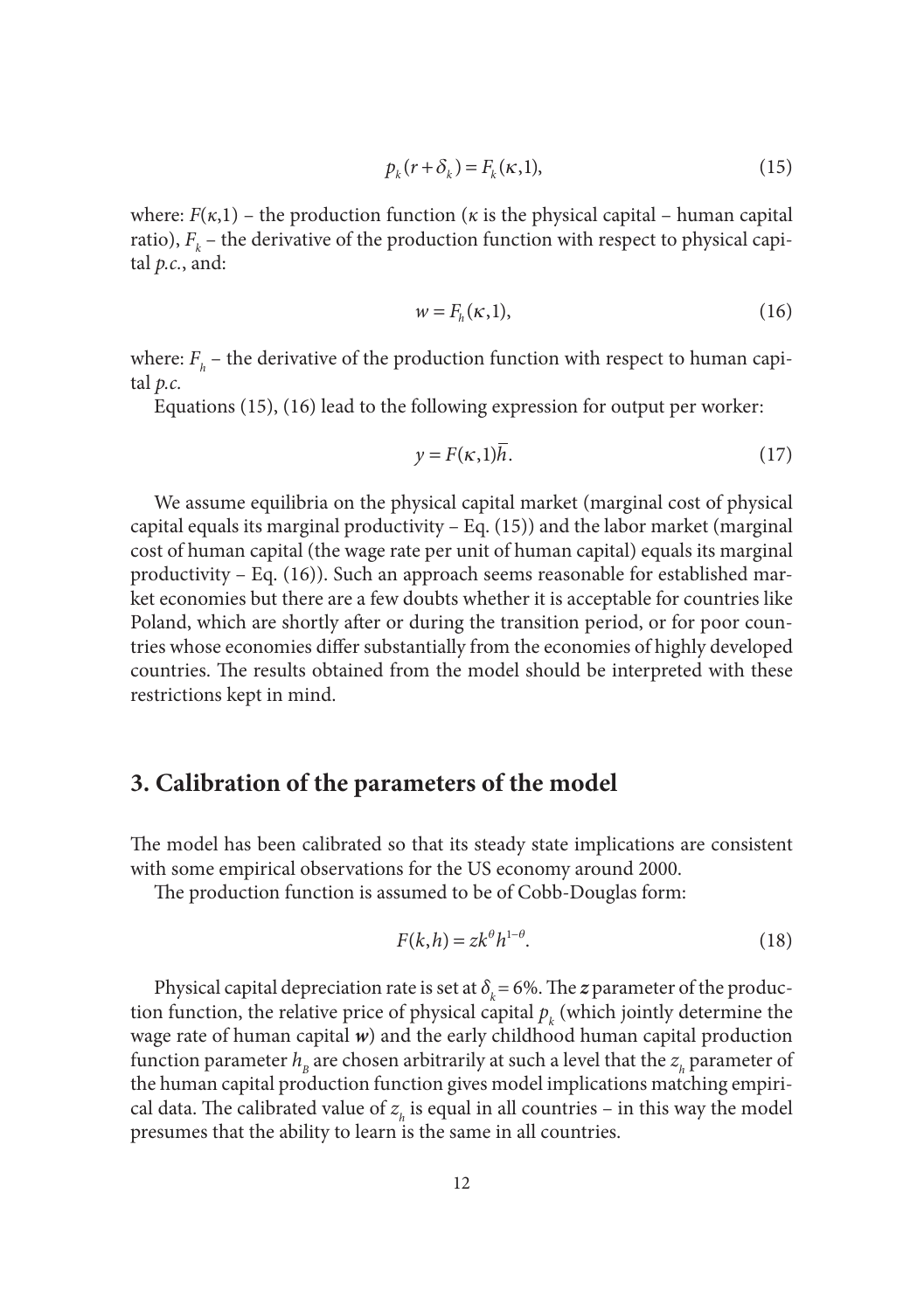Demographic parameters are taken as follows. The age when children are born (all children are born at the same time) is set to  $B = 25$  in all countries. The retirement age is the smaller of the two numbers {64, *T*}, where *T* is the length of life in the considered country. *T* and *f* (the natural logarithm of the average number of children) are taken at their actual values.

The remaining parameters of the model are calibrated to match the following observations for the US economy: capital's share of income of 0,33; capital – output ratio of 2,52; earnings at age *R* to earnings at age 55 of 0,8; earnings at age 50 to earnings at age 25 of 2,17; years of schooling of 12,08; schooling expenditures as a fraction of GDP of 3,77; pre-primary expenditures per pupil relative to GDP *p.c.* of 0,14. This gives the following parameter values:

Table 1. The calibrated values of the Manuelli-Seshadri model parameters

| Parameter |                          |      |       | $\sim\cdot$ |      |     |      |
|-----------|--------------------------|------|-------|-------------|------|-----|------|
| Value     | 21 <sub>5</sub><br>0,010 | 0,07 | 0,018 | 0,361       | 0,63 | U.J | 0,55 |

Source: Manuelli, Seshadri (2005).

The strategy of the Authors of the model was to choose the value of the *z* parameter (total factor productivity) to match the empirical value of GDP *p.c.*. Thus, the model gives predictions about the years of schooling and human capital accumulation related expenditures of a representative individual in the country under consideration.

Instead, we can take the empirical values of years of schooling and wage rate per unit of human capital and make predictions about GDP *p.c.* and the stock of human capital relatively to the USA.

# **4. Analysis of empirical findings for Poland and comparison to Manuelli and Seshadri's results**

#### *4.1. Predictions based on GDP p.c. calibration*

We first present the predictions of the model for human capital in Poland. We take the actual value of years of schooling  $- s = 10,75<sup>7</sup>$  and demographic data for Poland  $(f = 0)$ , the average length of life  $T = 74$ ). We then calibrate the wage rate per unit

<sup>7</sup> In 2002 the educational structure of the Polish society was as follows (according to GUS): higher education 10,2%; secondary education 32,6%; vocational education 24,1%; primary education 28,2%; no education 4,9%. The types of education were ascribed, respectively, 17, 12, 11, 8 and 4 years of schooling and weighted average was calculated. An analogous procedure for 1988 gives *s* = 10,03.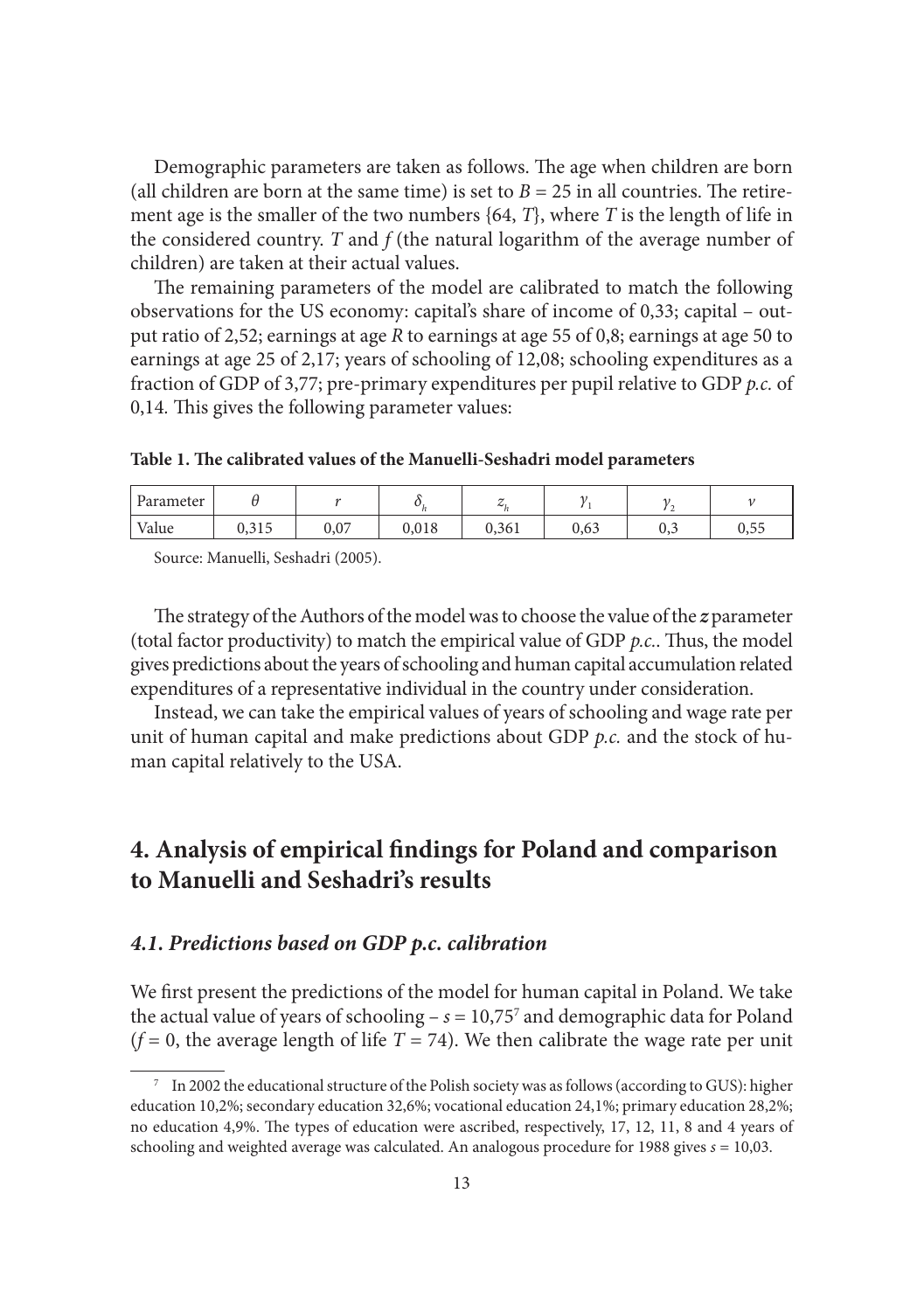of human capital *w* in such a way that the empirical value of GDP *p.c.* for Poland (13,5% of the American value) is a prediction of the model. It gives  $w = 0.678$ , in such units that  $w = 1$  is the value of  $w$  for a representative individual in the USA. Therefore, a Pole with the same nominal stock of human capital as the American will get a salary equal to 67,8% of the American's salary. The difference in salaries is the measure of the Pole's lower quality of human capital.

On the actual labor market, a Polish immigrant gets 98% of the American-born worker's salary<sup>8</sup>. An important fact we have to take into consideration is that people who emigrate from Poland are better educated than an average Pole. As a result, they get a bigger salary in the USA than an average person educated in Poland would get. After taking this into account, the relevant quantity is 92,3% for a Pole with average education (of  $s = 10,75$  years of schooling in Poland) as compared with an American with the same nominal education, age and sex. However, this is not the value of *w*, since we have to address the fact that a lower value of *w* causes two effects. The first is that it lessens the salary of a person with the same stock of human capital (since the salary equals  $wh(a)(1 - n(a)) - \pi x(a)$  where  $\pi = 0.5$  is the part of the human capital accumulation expenditures incurred by the employer) and the second is that it reduces  $h(a)$  for all ages  $a$  and thus decreases the average stock of human capital per person *h*, which further lowers the salary. Taking it into account, the "empirical" value of w is equal to around 96,9%<sup>9</sup>, which is much more than 67,8%, the value resulting from the calibration of the Polish GDP *p.c.* We will discuss this issue later and give some hypotheses about its origin. In this subsection, we will assume  $w = 67,8\%$  and examine the model implications.

The following figures present the growth of the stock of human capital, the time allocated to human capital formation and expenditures on market goods allocated to human capital accumulation for a representative inhabitant of Poland, as compared with a representative inhabitant of the USA.

The paths of all quantities under consideration are the rescaled paths for the USA (it can be seen simply by looking at the left chart and the dashed line on the right chart). Having the appropriate paths for Poland and the USA on the same chart illustrates the relative differences.

The stock of human capital for an average Pole of any age equals roughly one fifth of their American peer's stock. When one calculates the average stock of hu-

<sup>&</sup>lt;sup>8</sup> This value and the following values according to: Hendricks (2002).

<sup>&</sup>lt;sup>9</sup> It can be shown by integrating  $wh(a)(1 - n(a)) - \pi x(a)$  multiplied by  $\phi(a)$  from 6 + *s* to *R* and dividing by the integral of  $\phi(a)$  in the same limits of integration, which gives the average salary of a Polish immigrant on the American labor market (taking Polish demographic structure into account). This value should be compared to the analogous value for the USA, but with the value of *s* for Poland to take into consideration the fact that an average Pole spends less time in school. If the ratio of the two values is equal to 92,3%, then the value of *w* (around 96,9%) corresponds to the empirical difference of the average Pole's and American's with the same nominal education salaries.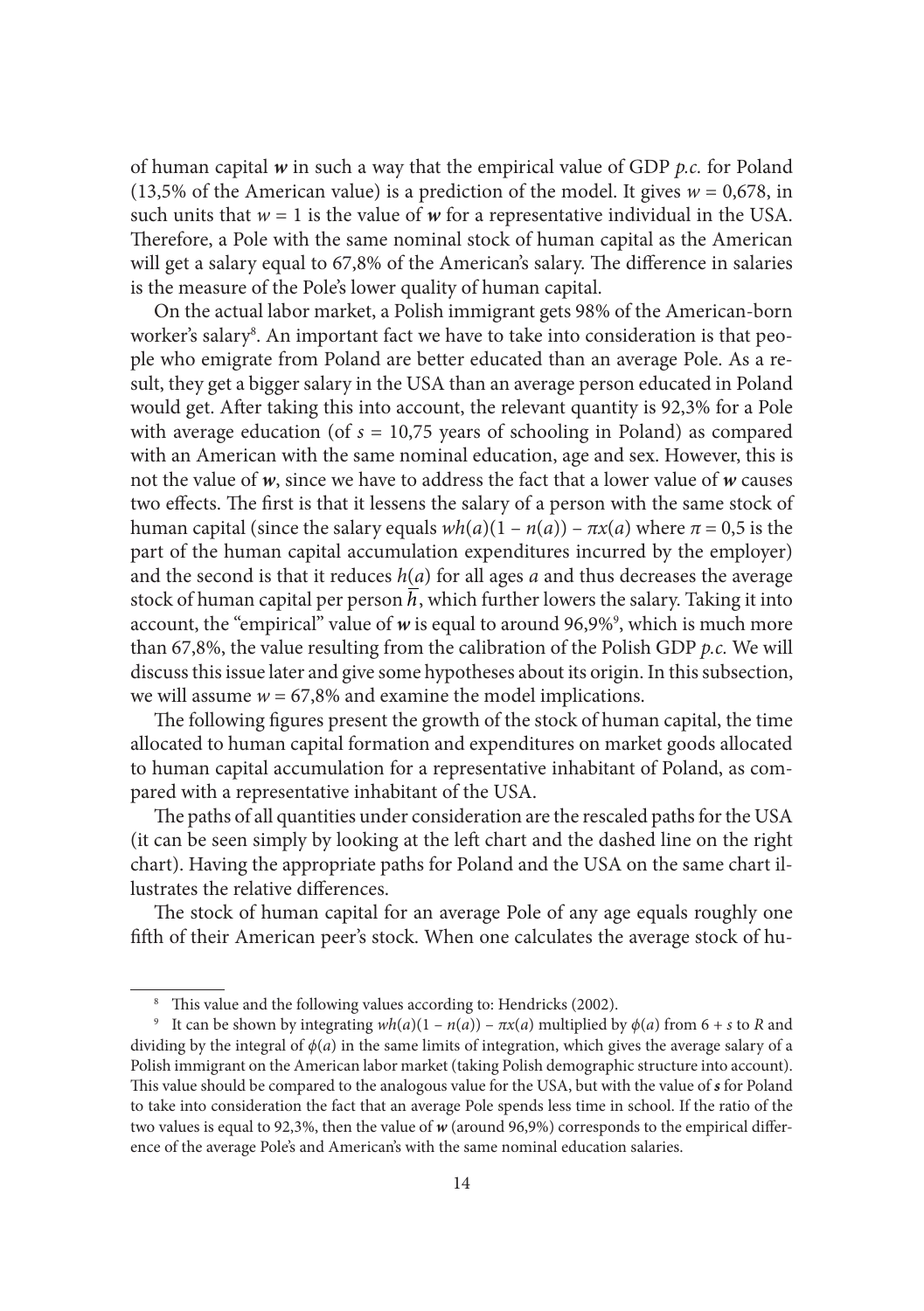

Figure 4. (left) The optimal path of human capital growth for a representative **individual in Poland, aged 6 to 64; (right) A comparison of the path for representative inhabitants of Poland (solid line) and USA (dashed line)** Source: Own calculations



Figure 5. (left) The time allocated to human capital accumulation for a representative **individual in Poland, aged 6 to 64; (right) A comparison of the path for representative inhabitants of Poland (solid line) and USA (dashed line)** Source: Own calculations



Figure 6. (left) Expenditures on market goods allocated to human capital **accumulation for a representative individual in Poland, aged 6 to 64; (right) A comparison of the path for representative inhabitants of Poland (solid line) and USA (dashed line)** Source: Own calculations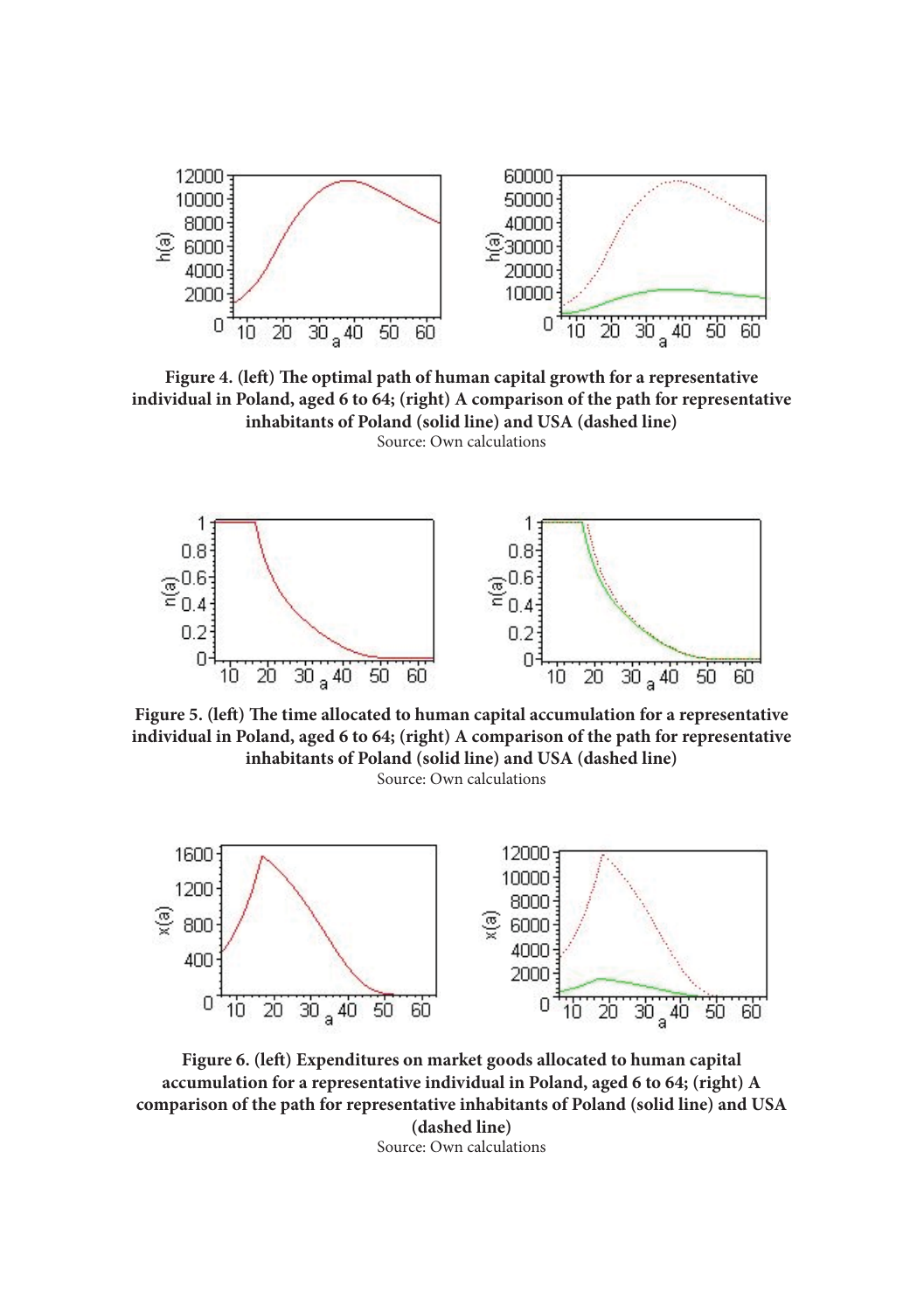man capital per person for Poland (Eq.  $(14)$ ), one obtains approximately one fifth of the American's value as well. It suggests that the quality of human capital in Poland is much worse than in the USA. Despite the fact that the length of schooling is just around 10 percent shorter in Poland than in the USA, the ultimate stock of human capital is much smaller. Putting it another way, one year of learning in a Polish school equips students with much more modest amount of units of human capital, than one year of learning in an American institution.

An American, who finishes education on average more than a year later than a Pole, devotes slightly more time to human capital formation than his Polish peer. As a consequence, the working period is somewhat shorter for the American. However, the difference is minor and does not virtually matter from the point of view of the stock of human capital.

The differences are substantial, however, when it comes to expenditures on market goods allocated to human capital formation. An average Pole spends typically six times less than his American counterpart, which results from the lower quality of the Pole's human capital, since lower quality means meagrer stock of human capital and thus lower wage. The lower wage, in turn, leads to smaller expenditures on human capital formation related market goods. This effect brings about the growth of the absolute disparity between Polish and American stocks of human capital and expenditures on market goods allocated to human capital build-up.

If we want to compare the total factor productivity (TFP) and the physical capital-human capital ratio  $(\kappa)$  in Poland and the USA, we have to find the relative price of physical capital in Poland (Eq.(15)). The product  $p_k(r + \delta_k)$  is equal to the marginal productivity of physical capital (right-hand side of Eq.(15)). In the USA  $r = 7\%, \delta_k = 6\%,$  so the price of capital equals  $(p_k = 1)$   $r + \delta_k = 13\%$ . In the case of Poland, we will check the model predictions for three values of  $p_k$ :  $p_k$  = 1 (no differences in the price of physical capital – we isolate the role of human capital),  $p_k = 1,2$ (assuming that physical capital in Poland is 20% more expensive than in the USA seems fairly reasonable) and  $p_k = 2.3$  (it corresponds roughly to the  $r \approx 23\%$  interest rate in Poland around the year 2000). The outcome of this experiment is shown below (Table 2).

Table 2. TFP and physical capital-human capital ratio in USA and Poland for different **values of the price of physical capital**  $p_k$ **,**  $w = 67,8\%$ 

| Country    | Γk  | <b>TFP</b> | к     |
|------------|-----|------------|-------|
| <b>USA</b> |     |            | 3,537 |
| Poland     |     | 0,766      | 2,398 |
|            | 1,2 | 0,811      | 1,999 |
|            | 2,3 | 0,996      | 1,043 |

Source: Own calculations.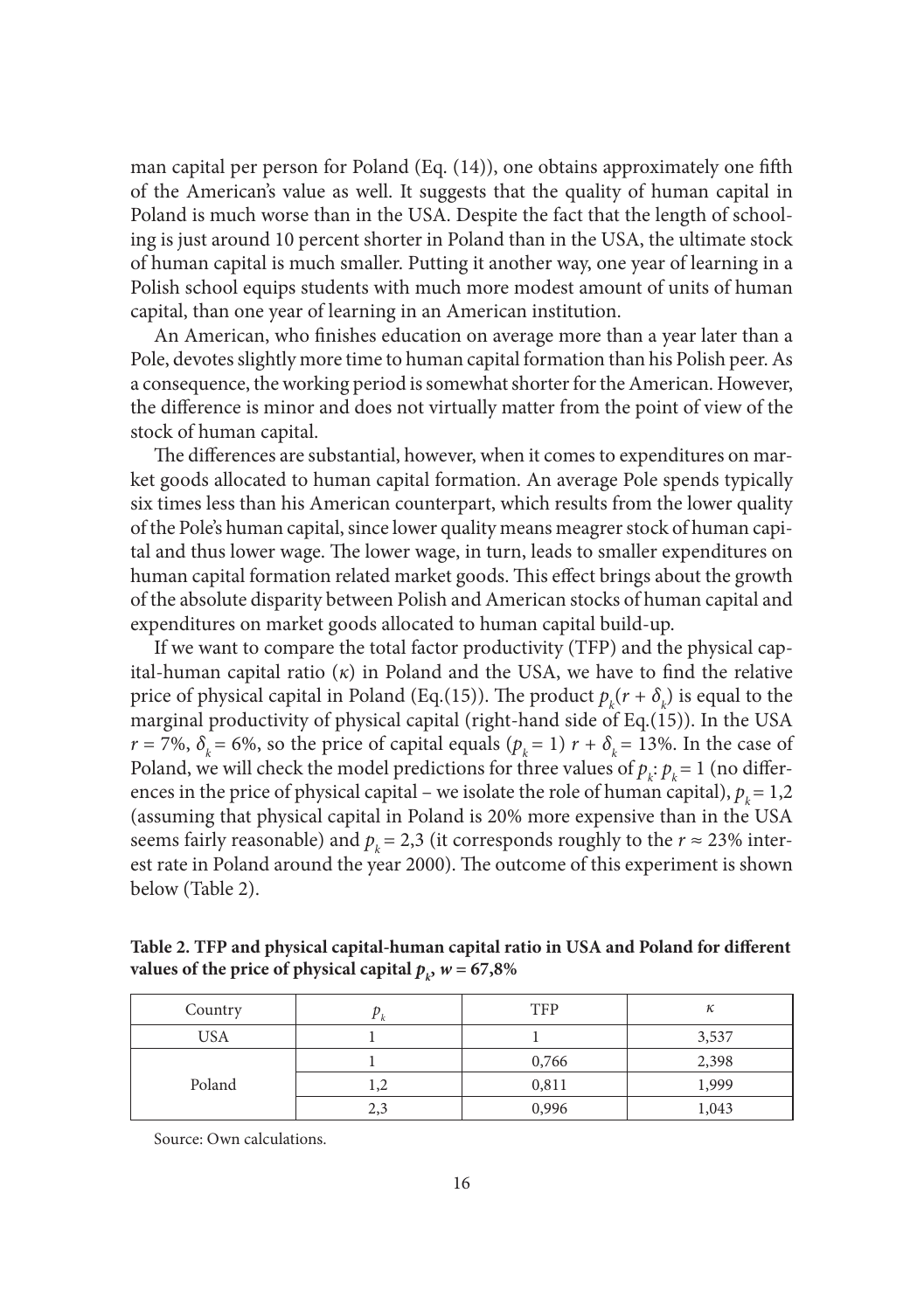The assumption of identical price of physical capital in Poland and the USA leads to a low value of total factor productivity in Poland, approximately 77% of the American value<sup>10</sup>. Physical capital is less widely used in Poland than in the USA. The value of  $p_k = 1.2$  gives similar values of TFP and  $\kappa$ . Taking the empirical value of the interest rate as the price of physical capital results in identical values of TFP in Poland and the USA. Thus, explaining the difference in GDP p.c. between Poland and the USA does not compel us to take any difference in TFP – the joint effect of human capital and the price of physical capital suffices to match the observed difference. In such case, the stock of physical and human capital in Poland is practically the same.

It is worthwhile to assess the situation of Poland in comparison with other countries analyzed by Manuelli and Seshadri (Table 3).

**Table 3. Comparison of the empirical values for the countries analyzed by Manuelli**  and Seshadri, grouped according to GDP *p.c.* The columns are: years of schooling  $(s)$ , **average length of life (***T***), average number of children per person (***ef /2***) and the relative price of capital**  $(p_k)$ 

| Decile     | GDP $p.c.$<br>(relative to USA) | S     | T  | $e^{f}/2$ | $P_k$ |
|------------|---------------------------------|-------|----|-----------|-------|
| $90 - 100$ | 0,921                           | 10,93 | 78 | 0,85      | 1,02  |
| $80 - 90$  | 0,852                           | 9,94  | 76 | 0,90      | 1,11  |
| $70 - 80$  | 0,756                           | 9,72  | 73 | 1,00      | 1,06  |
| $60 - 70$  | 0,660                           | 8,70  | 71 | 1,20      | 1,04  |
| $50 - 60$  | 0,537                           | 8,12  | 69 | 1,35      | 1,52  |
| $40 - 50$  | 0,437                           | 7,54  | 64 | 1,60      | 1,77  |
| $30 - 40$  | 0.354                           | 5,88  | 57 | 2,05      | 1,56  |
| $20 - 30$  | 0,244                           | 5,18  | 54 | 2,50      | 1,93  |
| $10 - 20$  | 0,146                           | 4,64  | 51 | 2,70      | 2,11  |
| $0 - 10$   | 0,052                           | 2,45  | 46 | 3,10      | 2,78  |

Source: Manuelli, Seshadri [2005].

The Authors of the model divided the countries according to their GDP p.c. and calculated the average length of schooling, the relative price of physical capital and the demographic parameters. The Polish GDP *p.c.* is low and places Poland in the penultimate decile of countries according to this criterion. The average length of schooling in countries with comparable GDP *p.c.* equals 4,64 (for Poland *s* = 10,75), the average length of life 51 (in Poland  $T = 74$ ), the average number of children

<sup>&</sup>lt;sup>10</sup> It is worth emphasizing that a 23% difference in TFP which is needed to explain the difference in GDP *p.c.* is relatively small. Some researchers postulate that differences in TFP are the main source of cross-country differences in GDP *p.c.*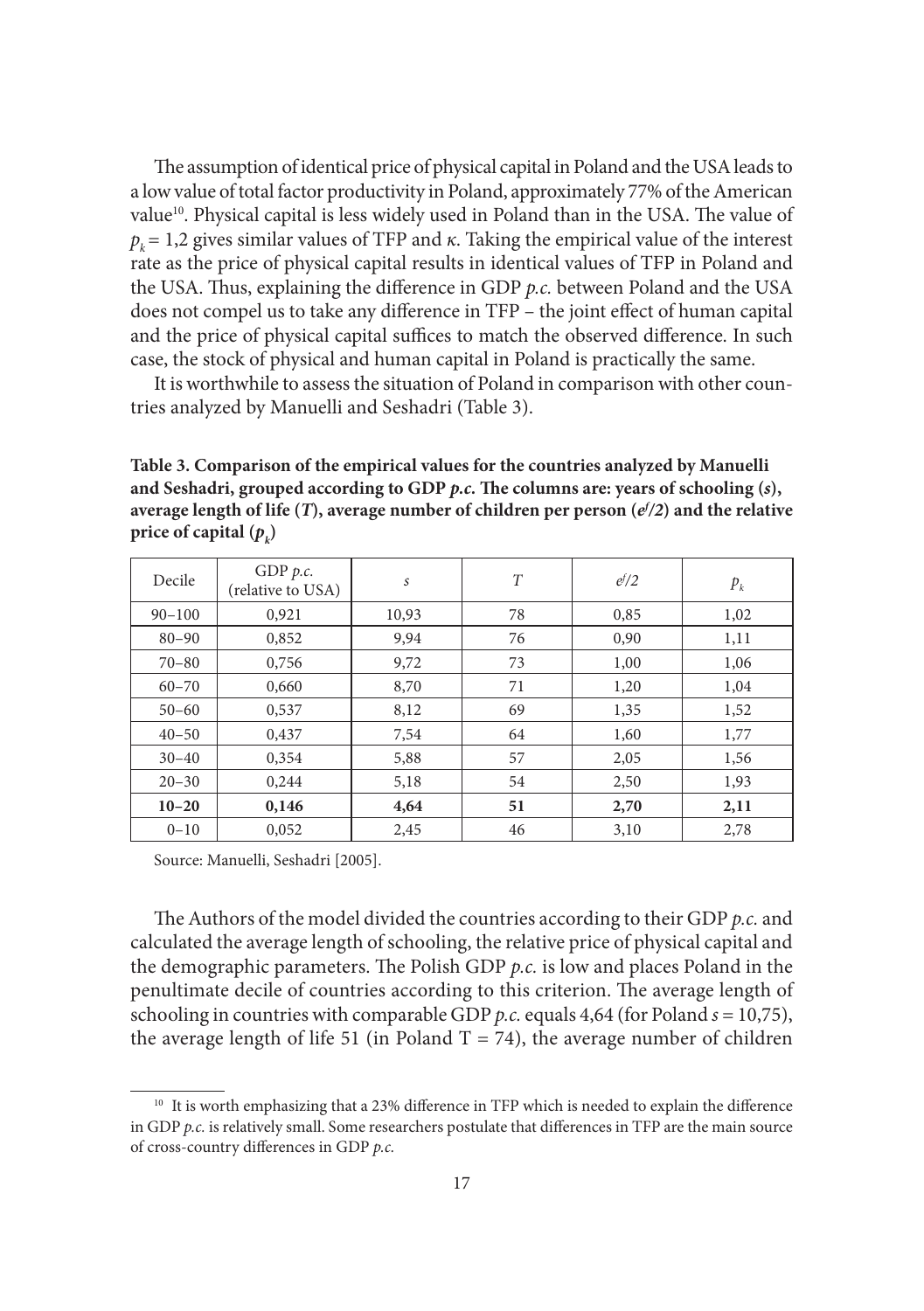per person 2,7 (in Poland less than 1) and the average relative price of capital 2,11 (similarly in Poland if we assume the actual value of the interest rate in 2000). The cited parameters situate Poland among countries whose GDP *p.c.* equals roughly 80-90% of the American GDP *p.c.*. This seems to suggest that the mechanism which leads to the low value of the Polish GDP *p.c.* is different in Poland than in other countries with comparable GDP *p.c.* but completely disparate other parameters. This hypothesis is supported by the fact that the "calibrated" value of the wage rate per unit of human capital is well below the "empirical" value. We infer that one of the consequences of the recent economic and political transformation in Poland is the lack of market equilibrium and market structure inefficiencies, which result in lower (than resulting from Eqs. (15)-(17)) values of GDP *p.c.* despite a relatively high stock of human capital. We will comment on this hypothesis in the next subsection.

# *4.2. Analysis of sensitivity of the Manuelli-Seshadri model to the wage rate per unit of human capital*

Let us now analyze how changing the value of w affects the predictions of the model concerning the stock of human capital. We will examine the values of *w* ranging from 65% to 100%, paying special attention to the "empirical" value for Poland of 96,9%. We assume  $p_k = 1$ , unless otherwise mentioned.

The following table presents the values of the stock of human capital at age 6 and 6+*s* along with the average stock of human capital per person for a representative individual in Poland, calculated for various values of w. The data for the USA is given for comparison.

The wage rate per unit of human capital, a measure of the quality of human capital, strongly influences the relevant data. In case the wage rate is equal in Poland and the USA, the aforementioned stocks of human capital are similar and somewhat bigger in Poland than in the USA, which arises from the fact that an average Pole's working period is a little longer than the American's. In the "empirical" case (i.e. *w*  = 96,9%), the representative individual in Poland reaches 92% of the representative American's stock of human capital, which results almost entirely from the better quality of the American's human capital, the difference in the length of schooling being negligible. We will later see how such value of *h* affects GDP *p.c.*. For lower values of  $w$ , the differences in the stock of human capital (at any age) are immense. The wage rate per unit of human capital elasticity of the stock of human capital is very high, equal to 4,29, which means that a one-percent increase in the wage rate per unit of human capital leads to 4,29-percent rise in the stock of human capital. The following chart illustrates this feature.

Let us now analyze the influence of the wage rate per unit of human capital on GDP *p.c.*, total factor productivity and the physical capital-human capital ratio (*κ*)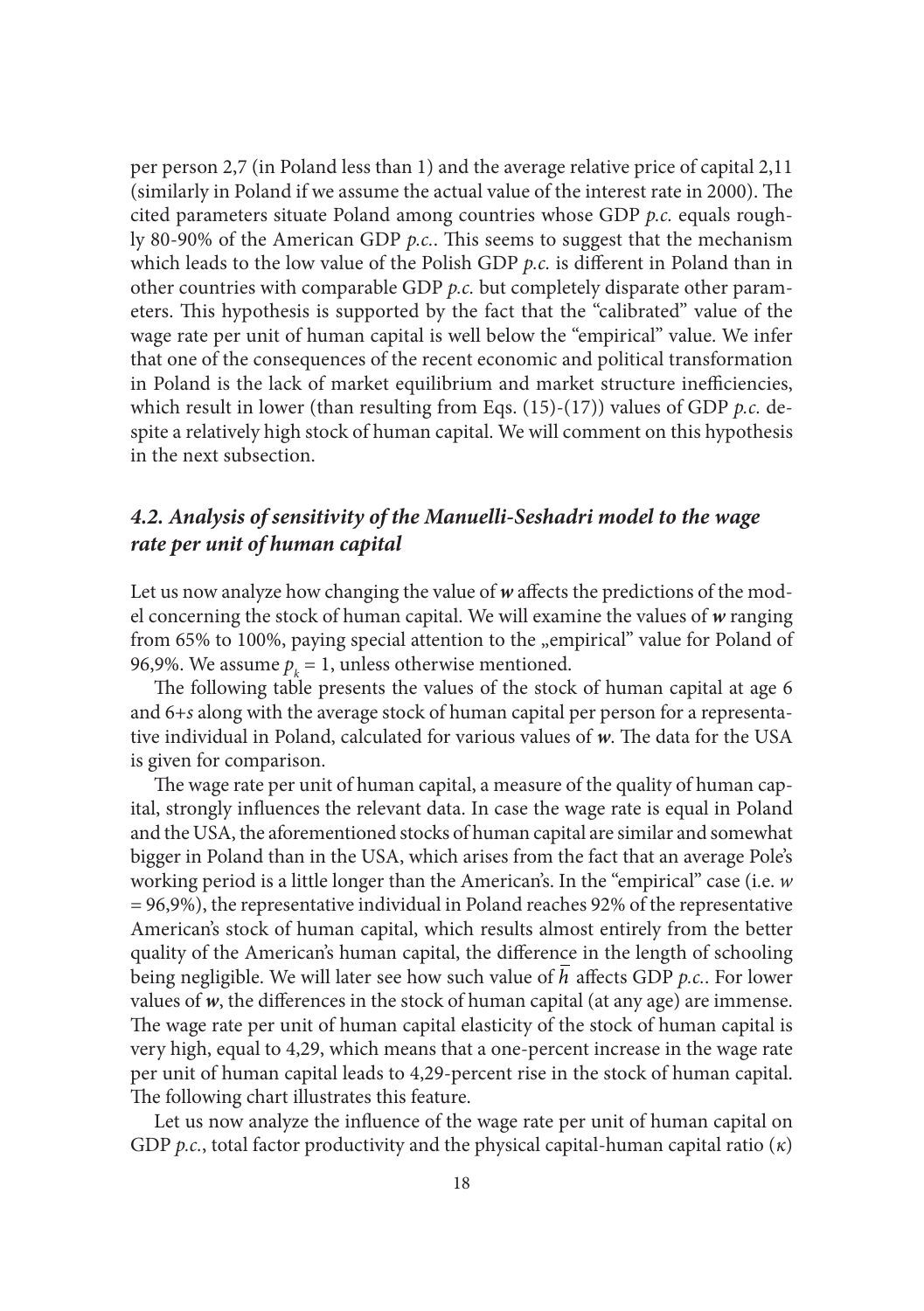| Country    | $\mathcal W$ | h(6)    | $h(6+s)$ | h        |
|------------|--------------|---------|----------|----------|
| <b>USA</b> | 1            | 4657,98 | 25115,75 | 40304,40 |
|            | 0,65         | 936,47  | 4077,53  | 6700,03  |
|            | 0,678        | 1122,00 | 4885,35  | 8027,41  |
|            | 0,70         | 1286,55 | 5601,85  | 9205,42  |
|            | 0,75         | 1729,19 | 7529,13  | 12371,58 |
|            | 0,80         | 2280,16 | 9928,15  | 16313,54 |
| Poland     | 0,85         | 2956,67 | 12873,79 | 21153,71 |
|            | 0,90         | 3777,37 | 16447,25 | 27025,48 |
|            | 0,923        | 4208,79 | 18325,73 | 30112,12 |
|            | 0,95         | 4762,37 | 20736,07 | 34072,70 |
|            | 0,969        | 5184,19 | 22572,75 | 37090,65 |
|            |              | 5933,26 | 25834,31 | 42453,05 |

Table 4. The dependence of the stock of human capital at age 6 and  $6+s$  and the **average stock of human capital per person for a representative individual in Poland on**  the wage rate per unit of human capital. The data for USA are given for comparison

Source: Own calculations.



Figure 7. The dependence of the average stock of human capital per person (*H*) on the **wage rate per unit of human capital (***w***) for Poland** Source: own calculations

(Table 5), as well as the influence of the relative price of physical capital on TFP and *κ* for the "empirical" value of  $w = 96,9\%$  (Table 6).

The dependence of GDP *p.c.* on the wage rate per unit of human capital is also meaningful. Were the wage rates equal in Poland and in the USA, the Polish GDP *p.c.* would be higher than the American, as an effect of the slightly bigger average stock of human capital per person. The "empirical" value of *w* (96,9%) leads to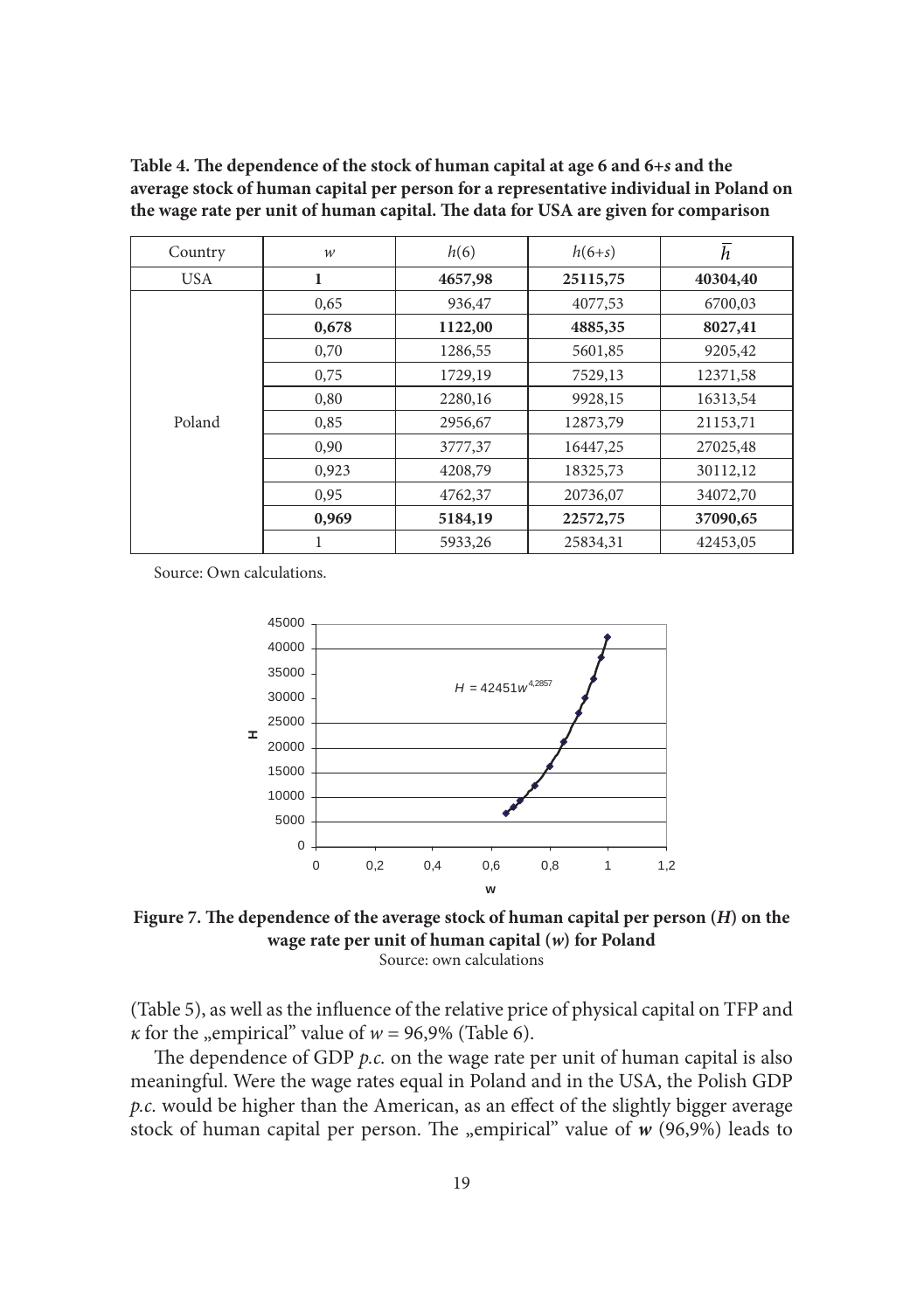| Country    | $\mathcal W$ | GDP $p.c.$ | <b>TFP</b> | $\kappa$ |
|------------|--------------|------------|------------|----------|
| <b>USA</b> | 1            |            | 1          | 3,537    |
|            | 0,65         | 0,108      | 0,744      | 2,299    |
|            | 0,678        | 0,135      | 0,766      | 2,398    |
|            | 0,70         | 0,160      | 0,783      | 2,476    |
|            | 0,75         | 0,230      | 0,821      | 2,653    |
| Poland     | 0,80         | 0,324      | 0,858      | 2,83     |
|            | 0,85         | 0,446      | 0,894      | 3,007    |
|            | 0,90         | 0,604      | 0,930      | 3,184    |
|            | 0,923        | 0,690      | 0,946      | 3,265    |
|            | 0,95         | 0,803      | 0,965      | 3,360    |
|            | 0,969        | 0,892      | 0,979      | 3,428    |
|            | 1            | 1,053      | 1          | 3,537    |

Table 5. The dependence of GDP *p.c.*, TFP and the physical capital-human capital ratio on the wage rate per unit of human capital. The data for USA given for **comparison. GDP** *p.c.* **and TFP relative to USA**

Source: Own calculations.

**Table 6. TFP and the physical capital-human capital ratio in USA and Poland for**  various values of the relative price of physical capital  $p_k$ ,  $w=96,9\%$ .

| Country    |                              | <b>TFP</b> | к     |
|------------|------------------------------|------------|-------|
| <b>USA</b> |                              |            | 3,537 |
| Poland     |                              | 0,979      | 3,428 |
|            | $\overline{1}, \overline{2}$ | 1,036      | 2,856 |
|            | 2,3                          | 1,272      | 1,490 |

Source: Own calculations.

89,2% of the American GDP *p.c.* for Poland, as a consequence of the 5-percent lower stock of human capital in Poland. The values of w of 65-70% correspond to GDP *p.c.* equal around 15% of the American GDP *p.c.* The wage rate per unit of human capital elasticity of GDP *p.c.* is 5,29, even higher than the elasticity of the stock of human capital. The following chart illustrates the Figure 8.

The dependence of TFP and the physical capital-human capital ratio on the wage rate per unit of human capital is linear. For lower values of *w*, TFP at 80% of the American value is needed to match the observed GDP *p.c.* However, if we let the relative price of physical capital be higher in Poland than in the USA, much smaller difference in TFP is required to explain the empirical value of GDP *p.c.* 

At the "empirical" value of  $w = 0.969$ , the assumption of equal prices of physical capital in Poland and the USA leads to similar values of TFP and *κ* for Poland and the USA. When the price of physical capital is 20 percent higher in Poland, the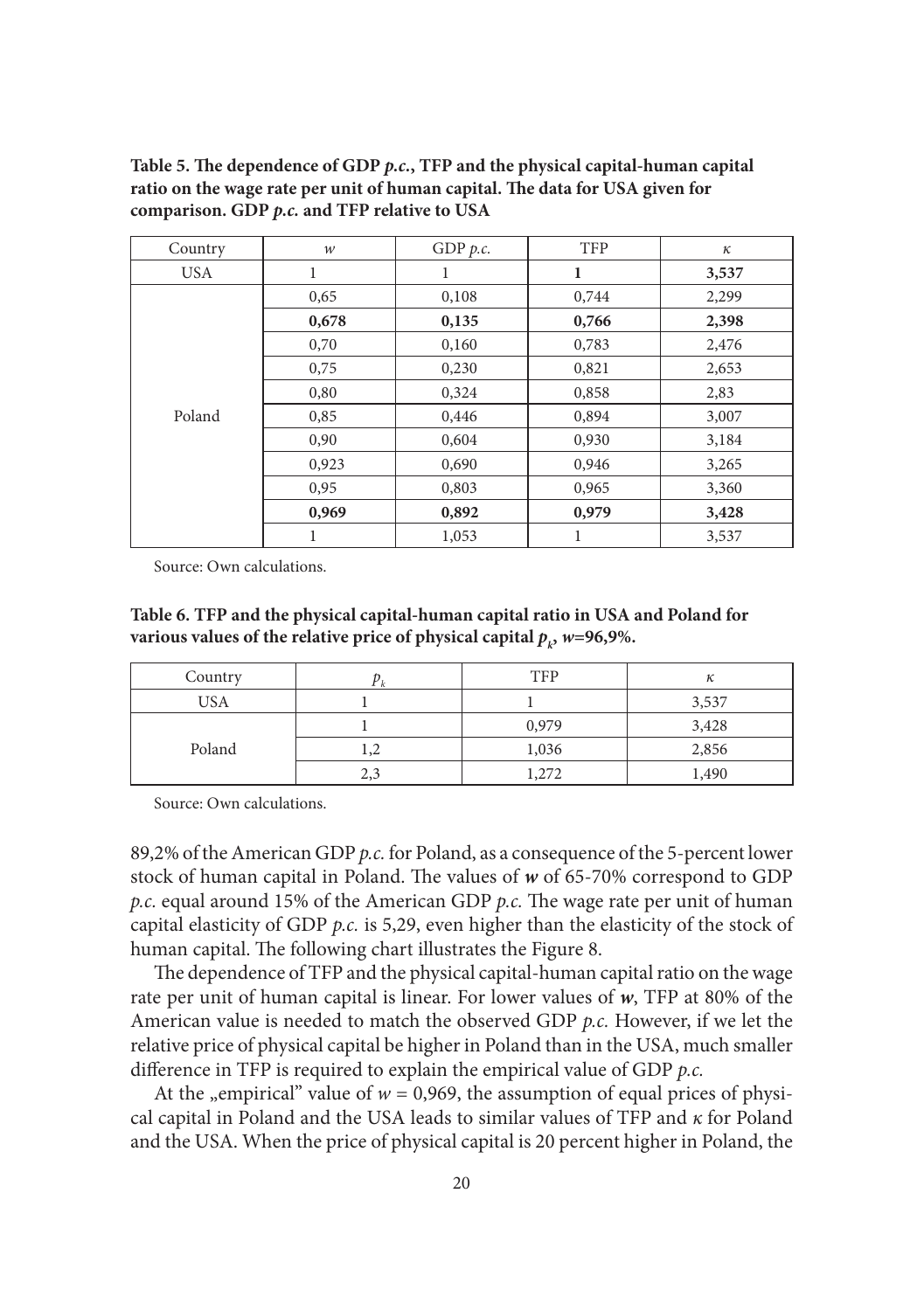

Figure 8. The dependence of GDP *per capita* (in US dollars) **on the wage rate per unit of human capital for Poland (***w***)** Source: Own calculations

model equilibrium requires slightly higher values of TFP and lower *κ*. The price of capital which corresponds to the actual value of interest rate in Poland around the year 2000 leads to a 27-percent higher TFP in Poland than in the USA which is implausible, because it would mean a much higher level of technology in Poland than in the USA, the country commonly described as the world technology leader.

We have shown that the relevant variables of the Manuelli-Seshadri model strongly depend on the wage rate per unit of human capital. Earlier, we have stated that the <sub>"e</sub> empirical" value of *w* (96,9%) is much higher than the "calibrated" value (67,8%). If we let *w* = 96,9%, the model is unable to match the actual value of GDP *p.c.* If we let  $w = 67,8\%$ , the model places Poland among countries whose average inhabitant has three children (six per family) and dies at age 51, having spent 4,5 years at school. However, the predicted value of GDP *p.c.* agrees then with the empirical value.

Therefore, we encounter a paradox: the low GDP *p.c.* in Poland suggests poor quality of human capital in Poland, but then, how can we explain the fact that the Polish immigrants get such high salaries, just a little shy of the American natives' (with similar nominal education) salaries, if their human capital is of such low quality? Assuming that a Pole gets 96,9% for one unit of his human capital instead of 67,8% he should get means that we undermine the role of free market as a perfect measure of value. Possibly, some political or social factors make it impossible to offer such low salaries to Polish immigrants, since the employers would be accused of abusing them and treating them as a cheap workforce. In other words, the representative Pole's human capital is of much worse quality than the representative American's with identical nominal length of schooling, but the salaries do not fully capture this difference in quality.

However, the values of *w* equal to 96,9% and 67,8% give salaries, respectively, at 92,3% (empirical value given by Hendricks) and merely around 14% of the average American's salary. Is the market so unreliable that it values the work of the average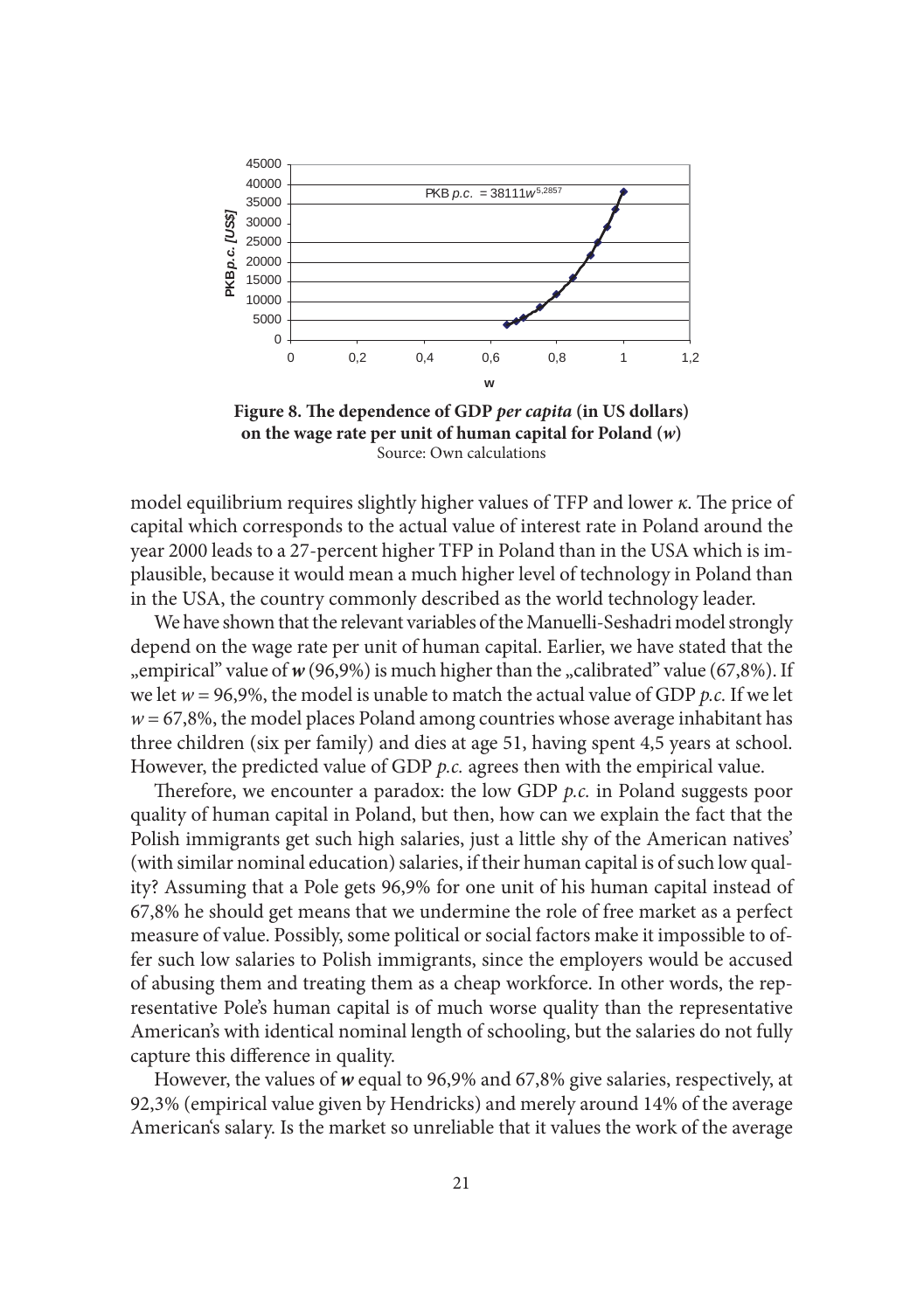Polish immigrant at 92% of the average American's value instead of 14% - almost sevenfold more than it is worth, taking the low quality of the Polish immigrant's human capital into consideration? It seems impossible that the market inefficiencies could be so high.

Presumably the value of *w* which mirrors the actual quality of human capital in Poland<sup>11</sup> is closer to the "empirical" value of 96,9%, not the shockingly low 67,8%. Assuming this we get the stock of human capital for Poland just shy of the American and almost equal values of the Polish and American GDP *p.c.* The model is thus unable to predict the actual value of the Polish GDP *p.c.* correctly. The reasons for the divergence of the model value (close to American value) and the actual value (around 13,5% of the value for the USA) have to be looked for outside the model.

The model fails to take into consideration the fact that the market economy in Poland is relatively young – only a dozen years or so have passed since its launch, which appears to be fairly important. Firstly, the time span might have been too short for equilibrium to be achieved. In such case, equations (15)-(17) should be modified to allow for this effect. Secondly, the structure of the Polish economy is not yet human capital-oriented, i.e. relatively high stock of human capital in Poland is not fully used in production. The high stock of human capital is a prediction of Manuelli and Seshadri's model for the US economy with Polish immigrants. The American economy can be well described within this framework, so we may view the prediction of the high stock of human capital in Poland as fairly reliable. Assuming the high stock of human capital in Poland, the predictions of the model are quite optimistic – when the factors related to the young age of the Polish free market economy cease to have an effect and the human potential is taken advantage of, the Polish GDP *p.c.* should reach a level close to the American or Western European level.

# **5. Conclusion**

In this paper we have presented the Manuelli-Seshadri model. The model gives a special role to human capital and its two aspects: the quantity and the quality. We have analyzed the process of calibration of the model parameters and applied the model to the American and Polish economies. We have compared the stock of human capital, expenditures and time allocated to human capital formation, as well as the wage rate per unit of human capital and GDP *p.c.* in both countries. We have shown the conclusions that arise from the model for Poland and the comparison of

<sup>&</sup>lt;sup>11</sup> Poland is often quoted to be among countries with relatively high quality of schooling, comparable or only a little worse than in Western Europe or USA.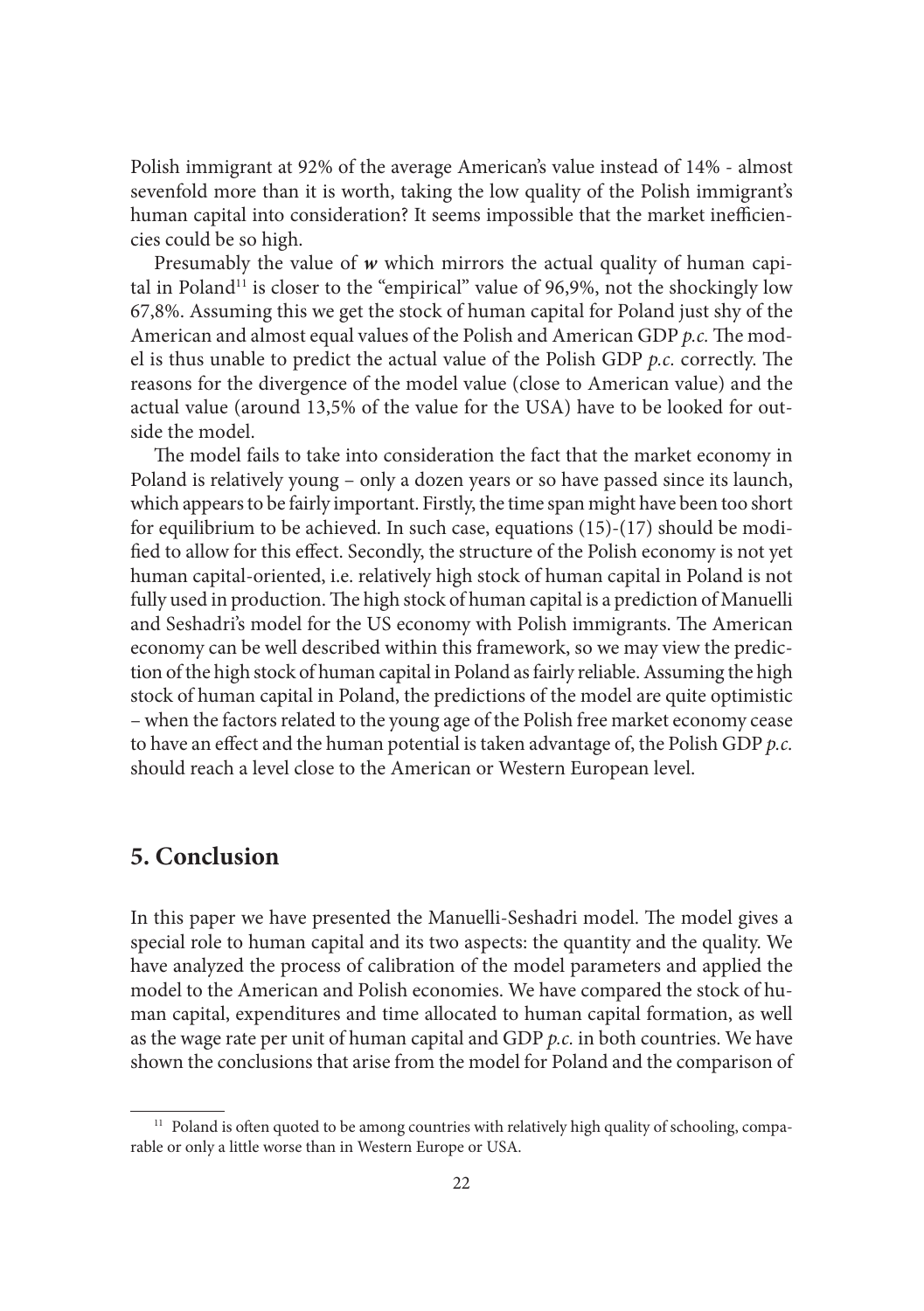the Polish economy with economies of other countries (from all around the world) analyzed by Manuelli and Seshadri. We have performed the wage rate per unit of human capital sensitivity analysis, since the wage rate is a measure of the quality of human capital, a concept introduced by the Authors of the model. The concept makes it possible to match empirical data quite well.

Our results are as follows. The wage rate per unit of human capital, calibrated in such a way that the model matches the empirical level of Polish GDP *p.c.*, is very low. It is tantamount to catastrophically inferior quality of the representative individual's human capital in Poland and situates Poland among the poorest countries of the world. The empirical value of the wage rate per unit of human capital  $w$  (based on the data from Hendricks (2002)) appears, however, to be close to the American value. The resulting value of the Polish GDP  $p.c.$  is almost as high as the American GDP *p.c.* Despite this unrealistic feature, the model predictions concerning human capital seem to be plausible.

It follows, however, that the model is unable to explain the low value of Polish GDP *p.c.* A possible cause of this is the still-lasting economic transition in Poland and almost fifty years of non-free market economy, as the sources of two basic phenomena. Firstly, the Polish economy is probably rather far away from equilibrium, understood in terms of the neoclassical steady-state equations for physical capital and labor. Secondly, the structure of the Polish economy is not well-suited to make use of the fairly big stock of human capital in Poland. Both of these phenomena, especially the second one, lower the value of the Polish GDP *p.c.* below its potential value, predicted by the Manuelli-Seshadri model. Taking the phenomena into consideration will probably enable its more universal application and offer a better explanation of the cross-country differences in output per worker.

It seems, however, that the model conclusions concerning the stock of human capital and other related quantities are very interesting and apposite. The model explanation of the relation of the quantity and quality of human capital to GDP *p.c.* is satisfactory for many countries.

The Manuelli-Seshadri model is relatively simple, which facilitates its modification in the direction of a better fi t to empirical data. Firstly, the model does not take into consideration the effects of economic transformations in countries like Poland. Secondly, the only measure of the quality of human capital is the wage rate per unit of human capital. It seems reasonable to try to broaden this concept. Finally, the model does not implement technological progress, although no human capital growth on a world scale would be possible without the developing science and technology. Human capital and technological progress are strongly interrelated, so their simultaneous analysis would be highly justified.